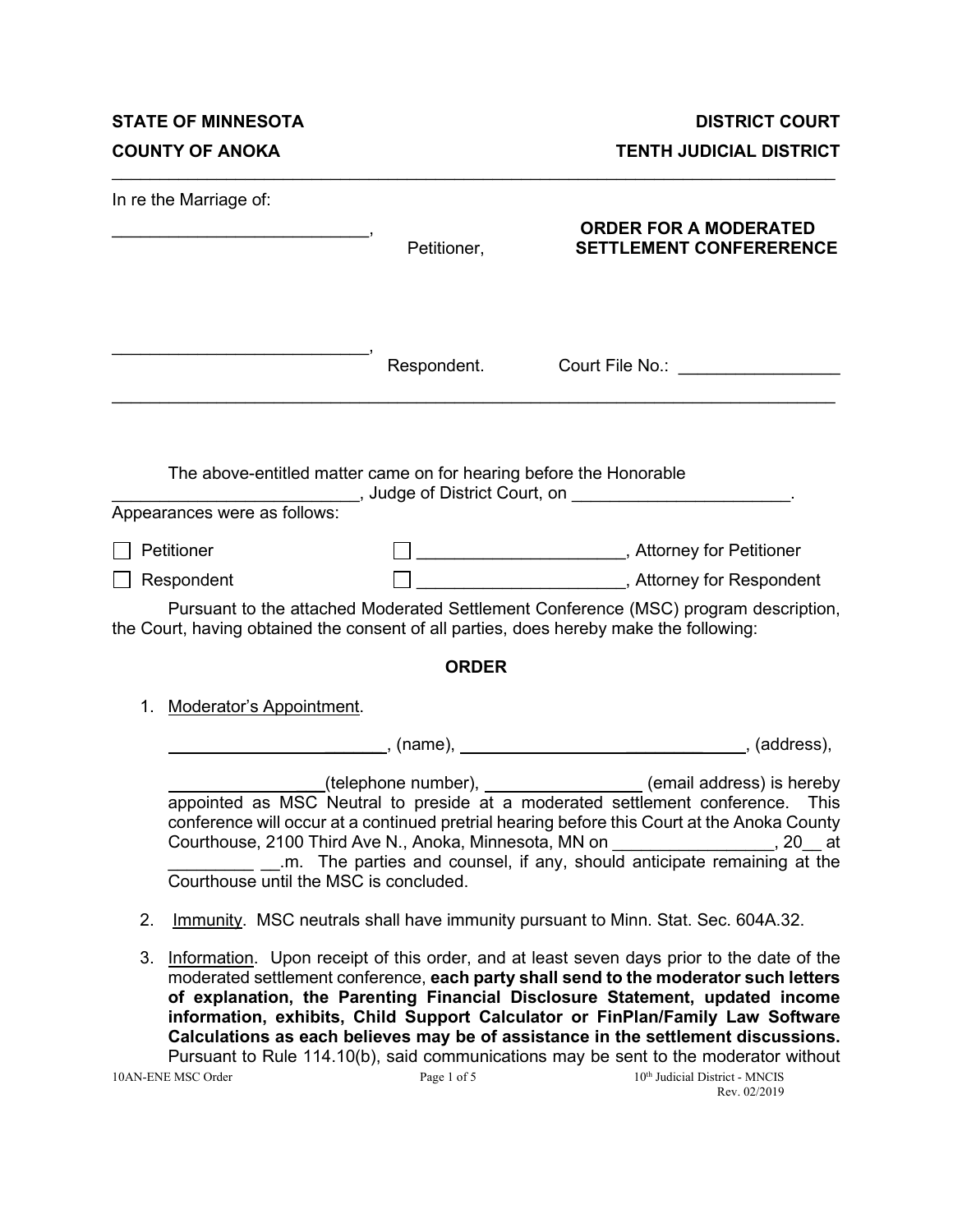copies to the other party. No copies shall be sent to the Court or filed with the Court Administrator, except that the Parenting/Financial Disclosure Form shall be served and filed as required by the General Rules of Practice for the District Courts. Information not required to be filed with the Court but provided to the moderator shall not be disclosed by the moderator without the verbal consent of the providing party. The moderator may dispose of all notes, records, documents and confidential or substantive correspondence sent to him or her at the conclusion of the MSC. The moderator is authorized to review the Court files relating to the assigned case. To the extent that custody or parenting time is at issue, the moderator is authorized to review reports and evaluations as may have been submitted to the Court by the Anoka County Court Services Department, Guardians at Litem, or any custody evaluators.

4. Confidentiality/Communication with Neutral. Upon receipt of this Order, the neutral shall promptly communicate with counsel and/or the parties to address matters at issue, information to be exchanged and the status of discovery. Pursuant to Minn. Gen. R. Prac. 114.08, no communications involving the moderator are admissible at any hearing including the final trial in this matter and the moderator shall not be called as a witness. By not opting out of this process, the parties and their attorneys consent that the moderator may communicate with the Court during the moderated settlement conference, notwithstanding provisions of Minn. Gen. R. Prac. 114.10 to the contrary, provided that attorneys, if any, are present. The moderator shall not disclose to the court any communications made by the parties and their attorneys unless specifically authorized to do so by the parties and their attorneys, if any. Said authorization maybe made orally by the parties and their attorneys. The neutral is authorized, pursuant to Minn. Gen. R. Prac. 114.10(b), to have ex-parte communication with the parties and vice-versa.

Digital, audio, or other recordings (hereinafter "recording") during this process are strictly prohibited. The parties and all others attending this process shall not make any recording of any part of this alternative dispute resolution process and shall not provide any recording to the court, guardian ad litem, custody evaluator, therapist, or anyone else involved with this case.

- 5. Conflict of Interest. Should counsel or the moderator perceive a conflict of interest by this appointment, notice shall be promptly provided to the attorneys for the parties or a party if self-represented. Counsel, the parties if self-represented, or the moderator shall request the Court for appointment of a different moderator.
- 6. Fees.
	- a. The parties' fees for MSC is as follows:

 $\Box$  Petitioner shall pay er hour for the MSC and Respondent shall pay \_\_\_\_\_ per hour for the MSC.

#### **OR**

 $\Box$  Each party's fee rate is individually determined by the MSC Neutral in accordance with the following Fee Policy: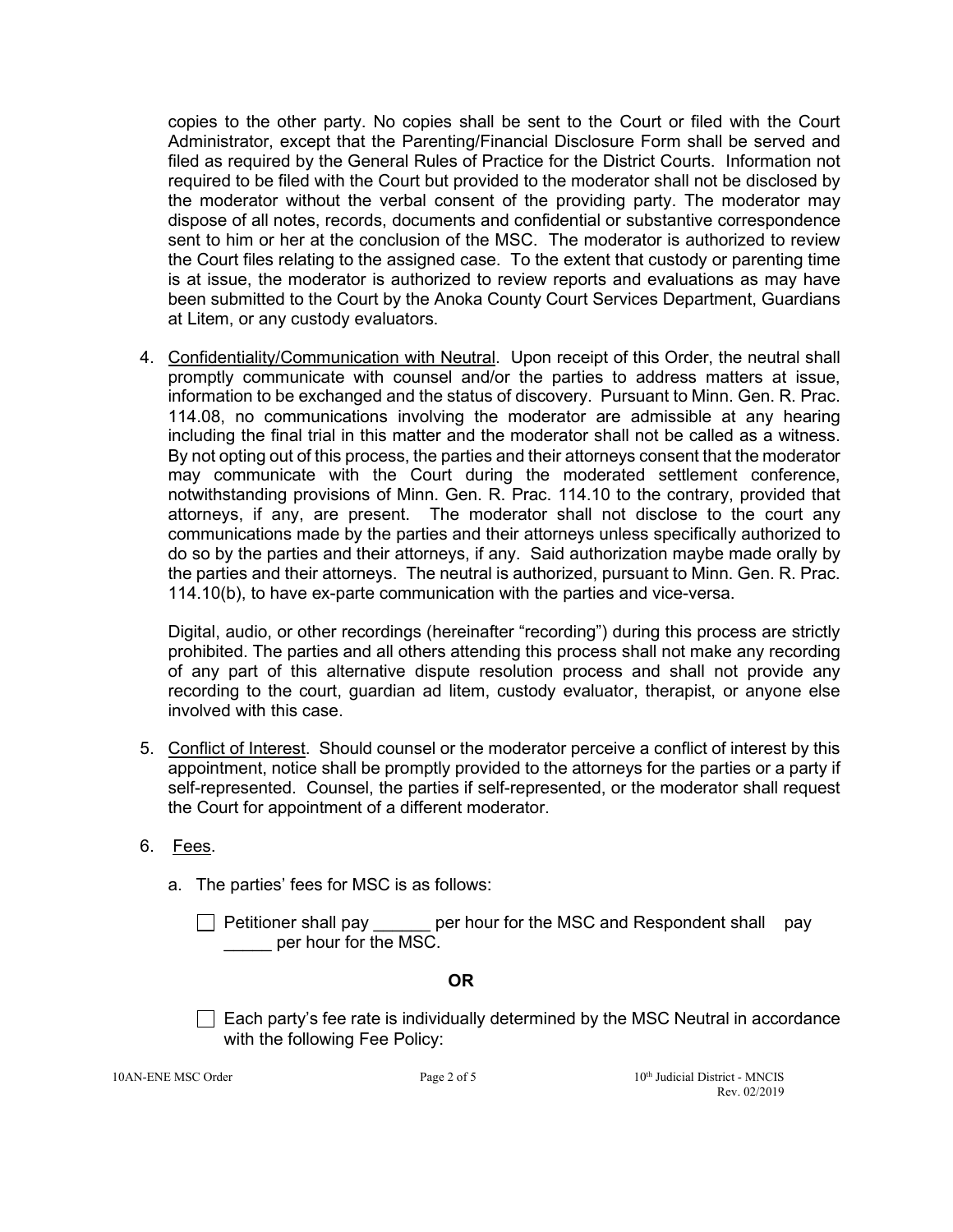If a party is represented by counsel, that party will be charged one-half the standard hourly rate charged by that party's counsel. Counsel shall provide the MSC Neutral with their standard hourly rate within five days of the filing of the MSC Order. In the event that the party is represented by more than one attorney at a firm, the attorneys shall provide the MSC Neutral with all of the attorneys' standard rates charged to the client, and the client shall be charged one-half of the average hourly rate.

If a party is not represented by counsel, the party's fee is based on their individual gross income pursuant to the following sliding fee scale:

- i. IFP granted by Court \$50.00 flat fee
- ii. 0-\$25,000 annual income \$25.00 per hour
- iii. \$25,001-\$50,000 annual income \$50.00 per hour
- iv. \$50,001-\$100,000 annual income \$100.00 per hour
- v. \$100,001 or more annual income \$200.00 per hour.
- b. Parties should be prepared to pay for no less than three (3) hours of MSC time.
- c. No checks or credit cards will be accepted by the MSC Neutral unless approved by the MSC Neutral in advance of the session.
- d. The neutral shall not charge for the travel time to and from the conference, but may charge for preparation time.
- 7. **Agreements**. NO DECISIONS REACHED IN THE MODERATED SETTLEMENT CONFERENCE BECOME FINAL AND BINDING UNTIL THEY ARE PUT IN WRITING AND SIGNED BY THE PARTIES AND THEIR ATTORNEYS (IF REPRESENTED) OR UNTIL THEY ARE PLACED ON THE RECORD BEFORE THE COURT.
- 8. **Cancellation. CANCELLATION OR FAILURE TO APPEAR AND PAY AS ORDERED WILL RESULT IN SANCTIONS IMPOSED BY THE COURT UPON THE NON-COMPLYING PARTY PURSUANT TO MINNESOTA RULE OF PRACTICE 305. SANCTIONS MAY INCLUDE THOSE LISTED UNDER RULE 16 OF THE MINNESOTA RULES OF CIVIL PROCEDURE AND WILL, AT A MINIMUM, INCLUDE COMPENSATION TO THE NEUTRAL FOR THEIR TIME AND MAY RESULT IN A FULL OR PARTIAL DISMISSAL OF THE NON-COMPLYING PARTY'S PLEADINGS. THE COURT MAY ALSO IMPOSE ADDITIONAL PENALTIES SUCH AS AN ASSESSMENT OF BAD FAITH ATTORNEY FEES TO OTHER PARTY. THE PARTIES AND THEIR ATTORNEYS HAVE AN AFFIRMATIVE DUTY TO NOTIFY THE MODERATOR AT THE EARLIEST POSSIBLE TIME BUT IN NO EVENT LATER THAN FIVE (5) BUSINESS DAYS PRIOR TO THE SESSION AND THE PARTIES SHALL PROVIDE THE MODERATOR WITH A COPY OF THE SIGNED AGREEMENT NO LATER THAN FIVE**  DAYS PRIOR TO THE SCHEDULED SESSION.. **MODERATOR SO ADVISED MAY RESULT IN THE IMPOSITION OF PAYMENT OF THE MODERATOR'S FEES INCURRED IN CONNNECTION WITH THE CASE TO AND THROUGH THE DATE OF THE SCHEDULED CONFERENCE.**
- 9. Other Orders. All other orders not modified herein shall remain in full force and effect.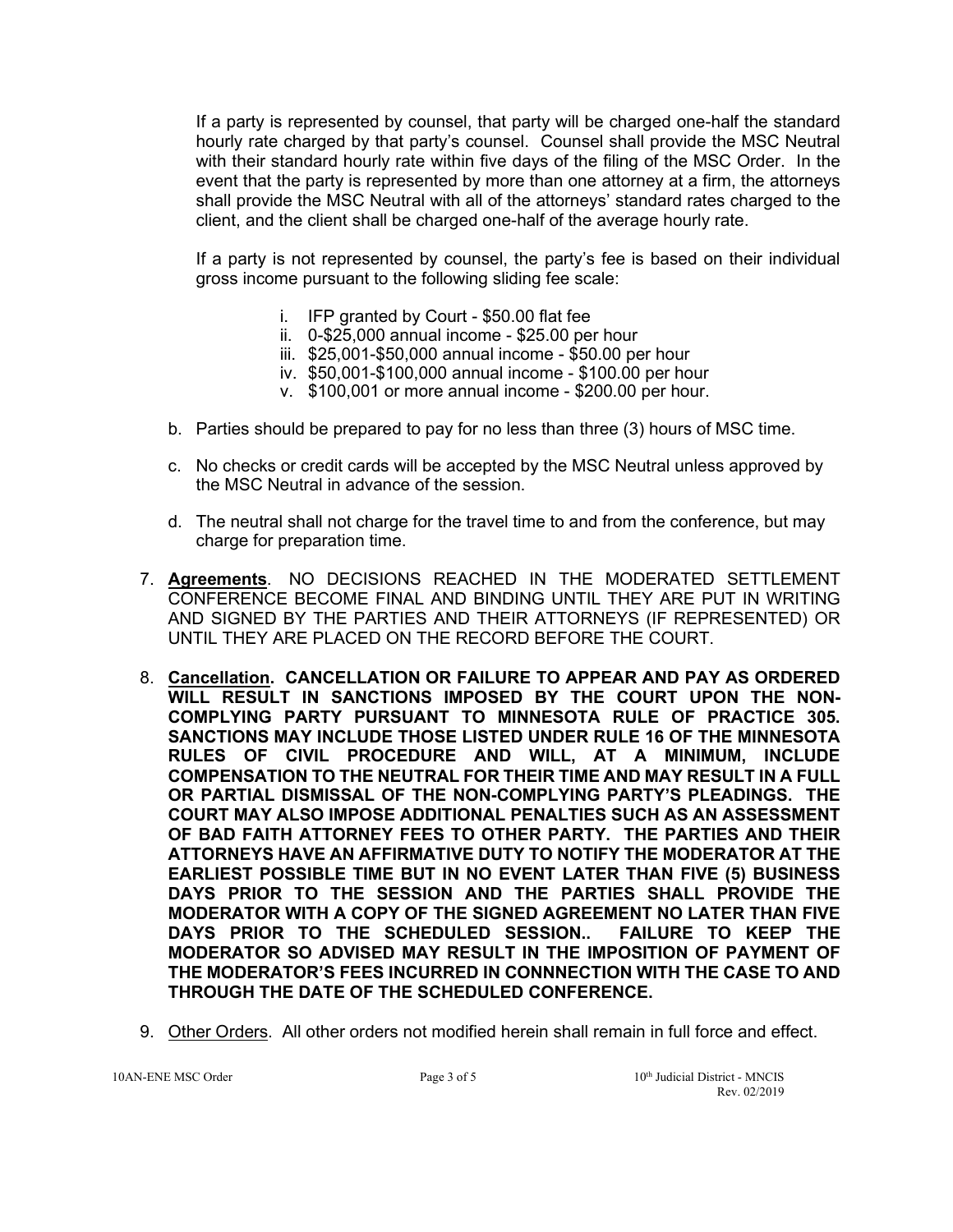**IT IS SO ORDERED**.

BY THE COURT:

| Dated:                                                           |                         |  |
|------------------------------------------------------------------|-------------------------|--|
| <b>Admission of Service</b>                                      | Judge of District Court |  |
| $\Box$ Petitioner (I admit service                               |                         |  |
| $\Box$ Copy for Petitioner's attorney                            |                         |  |
| $\Box$ Respondent (I admit service                               |                         |  |
| $\Box$ Copy for Respondent's attorney                            |                         |  |
| $\Box$ Copy for County Attorney's file                           |                         |  |
| $\Box$ Copy for the Office of the Anoka County Guardian ad Litem |                         |  |
| Other:                                                           |                         |  |
| Other:                                                           |                         |  |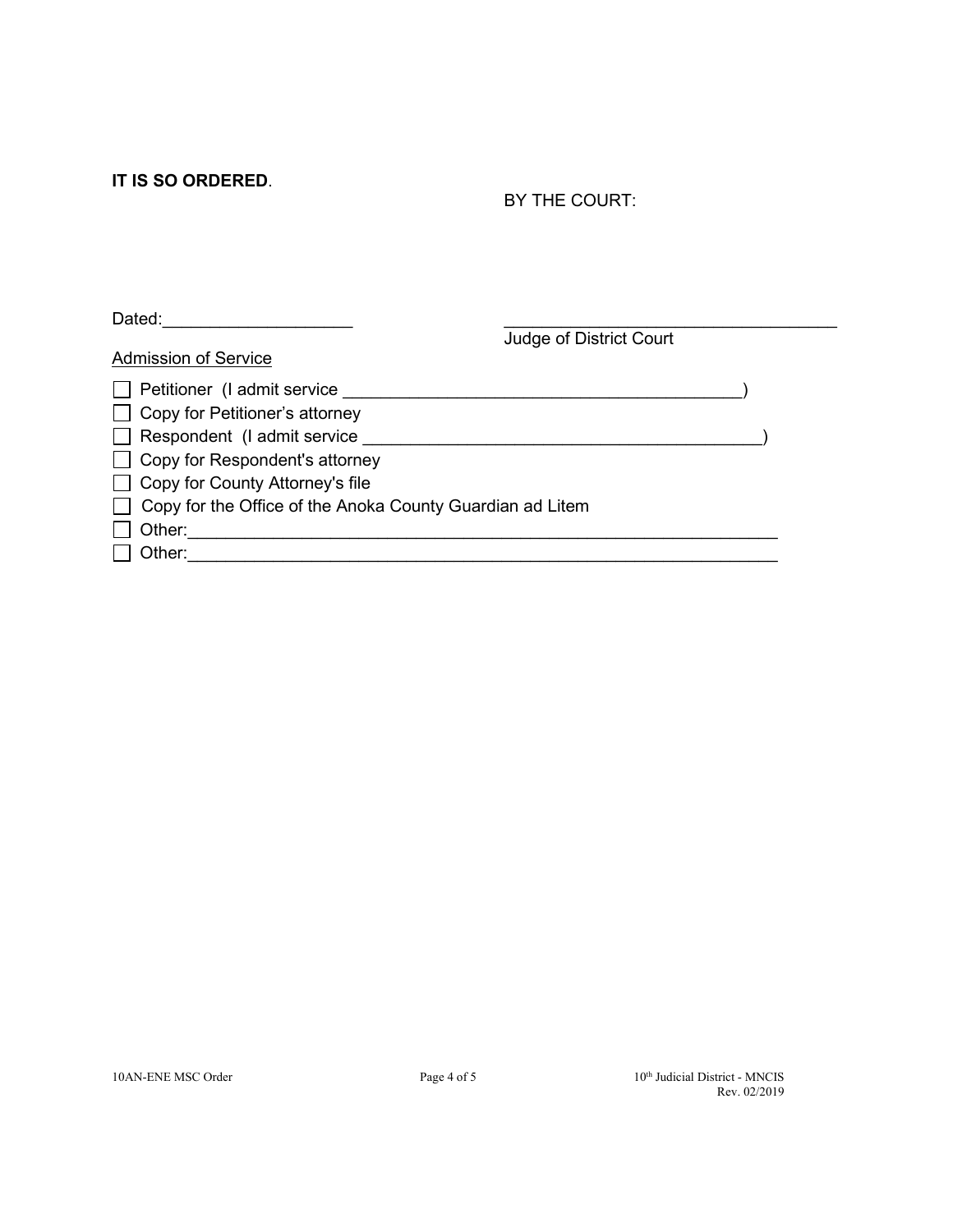# **Names and Contact Information**

| Petitioner Name: _____________________ | Respondent Name: ________________________        |
|----------------------------------------|--------------------------------------------------|
| Address:_____________________________  |                                                  |
| City/State/Zip:                        |                                                  |
| Telephone: _____________________       |                                                  |
|                                        |                                                  |
|                                        |                                                  |
| Attorney Name: ___________________     | Attorney Name: ________________________          |
| Address:____________________________   |                                                  |
|                                        |                                                  |
| Telephone: ______________________      |                                                  |
|                                        | Email <u>___________________________________</u> |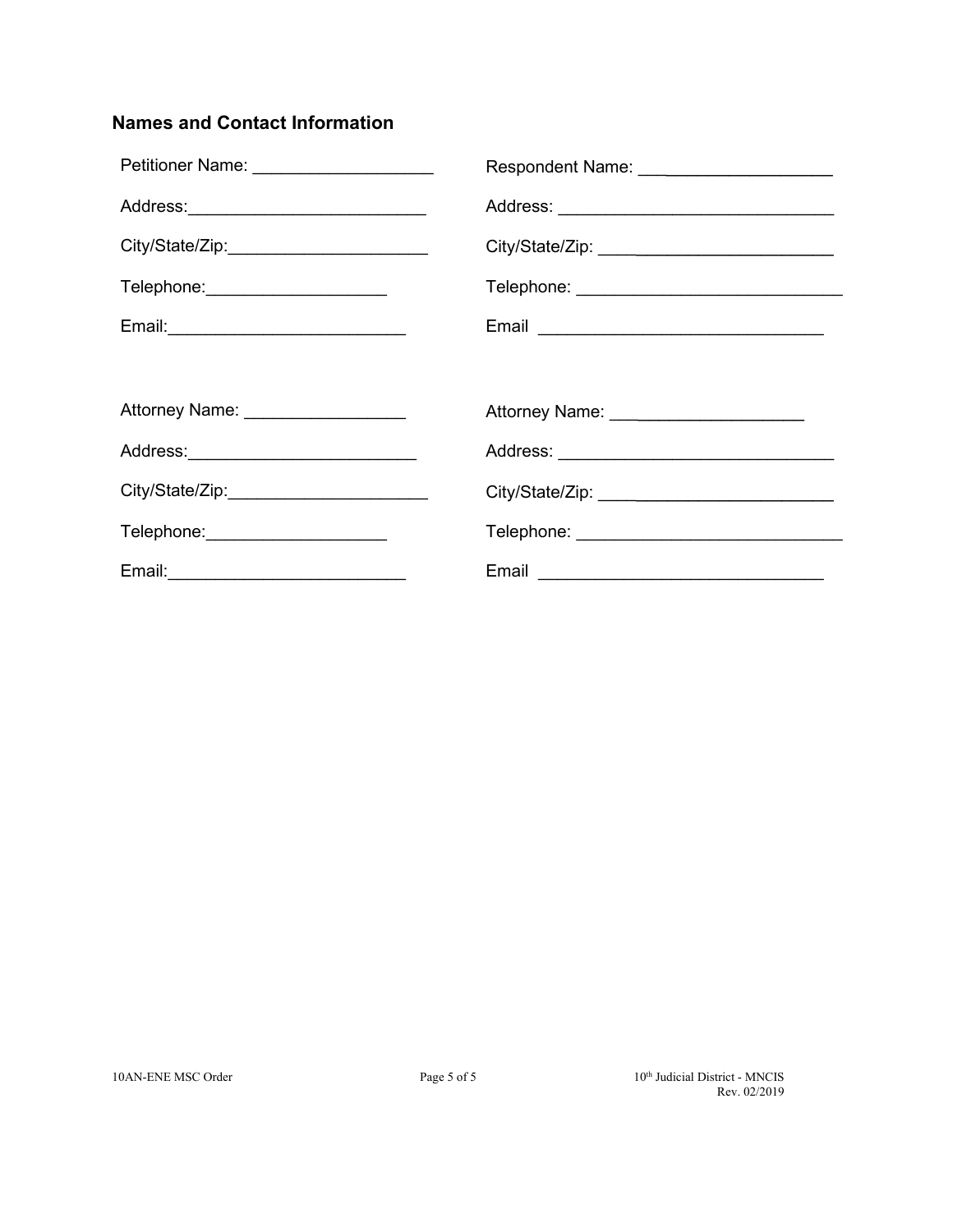### **ANOKA COUNTY FAMILY COURT MODERATED SETTLEMENT CONFERENCE PROGRAM DESCRIPTION**

The Minnesota Supreme Court, by its Order dated April 23, 2004, authorized the Tenth Judicial District and all other Districts to implement case management programs designed to expedite resolution of litigation and peacefully resolve disputes. The Anoka County District Court has implemented a Moderated Settlement Conference program consistent with the Minnesota Supreme Court's Order.

The Moderated Settlement Conference Program (MSC) is a confidential, voluntary evaluative process designed to facilitate dispute resolution in the later stages of family court matters. The program offers the evaluative impressions of experienced attorney-moderators (called MSC Neutrals) to parties engaged in custody, parenting time, and financial disputes. The MSC is held at the Anoka County Courthouse and is typically completed after the first pretrial in the case. Based on all of the information in the Court file and as provided by counsel or the parties, the MSC Neutral provides an opinion and feedback to the parties and their attorneys and assists in the settlement process. Any agreements reached during this settlement conference will be placed on the record that day.

- 1. Cases eligible for this process are those that do not settle at the Prehearing Conference. If the parties consent, or if they have not engaged in any other form of alternative dispute resolution, as required by Minnesota Law, the Court will issue an order scheduling the date and time of the MSC. The order will provide the contact information for the MSC Neutral. Attorneys/self-represented parties will be able to select their own MSC Neutral or one will be randomly assigned by Court if requested.
- 2. The MSC Neutral will have access to the court file, including custody evaluations and any other reports. In addition, attorneys may provide other ex parte information to the MSC Neutral with the restrictions outlined in the attached Order. The opinion of the MSC Neutral is provided to counsel and the parties.
- 3. There is a cost for participating in the Moderated Settlement Conference. Each party pays a fee to the MSC Neutral. The amount of the fee is determined pursuant to Paragraph 6 of the Moderated Settlement Conference Order. Parties should come prepared to pay for no less than three hours of MSC time. *No checks or credit cards will be accepted by the MSC Neutral unless approved by the MSC Neutral in advance of the* session*.*
- 4. Attorneys who will be trying the case and parties meet with the MSC Neutral as specified in the Court's Order. **Each attorney who will be trying the case or self-represented party is asked to present the important issues in the case and to provide documentation for each of their claims.** The MSC Neutral will provide feedback and an opinion as to a likely outcome of the case. Based on that feedback, the parties can work with the moderator to reach agreement on some or all issues.
- 5. The MSC neutral may request, and attorneys and parties have the option to agree to additional sessions to complete this process. Settlement options for full and partial agreements are discussed. If the case does not settle, the neutral identifies critical issues that may need additional study and also identifies areas of agreement.
- 6. If a full or partial settlement is reached, the parties will place the substance of those agreements on the record before their assigned judge on the day of the settlement conference. These agreements are final and binding.
- 7. In addition to reporting full and partial settlements, the MSC neutrals and the attorneys of the parties may meet with the judge as indicated in the attached Order.
- 8. If the case does not settle completely, the case may be set for an additional pretrial hearing or a trial.